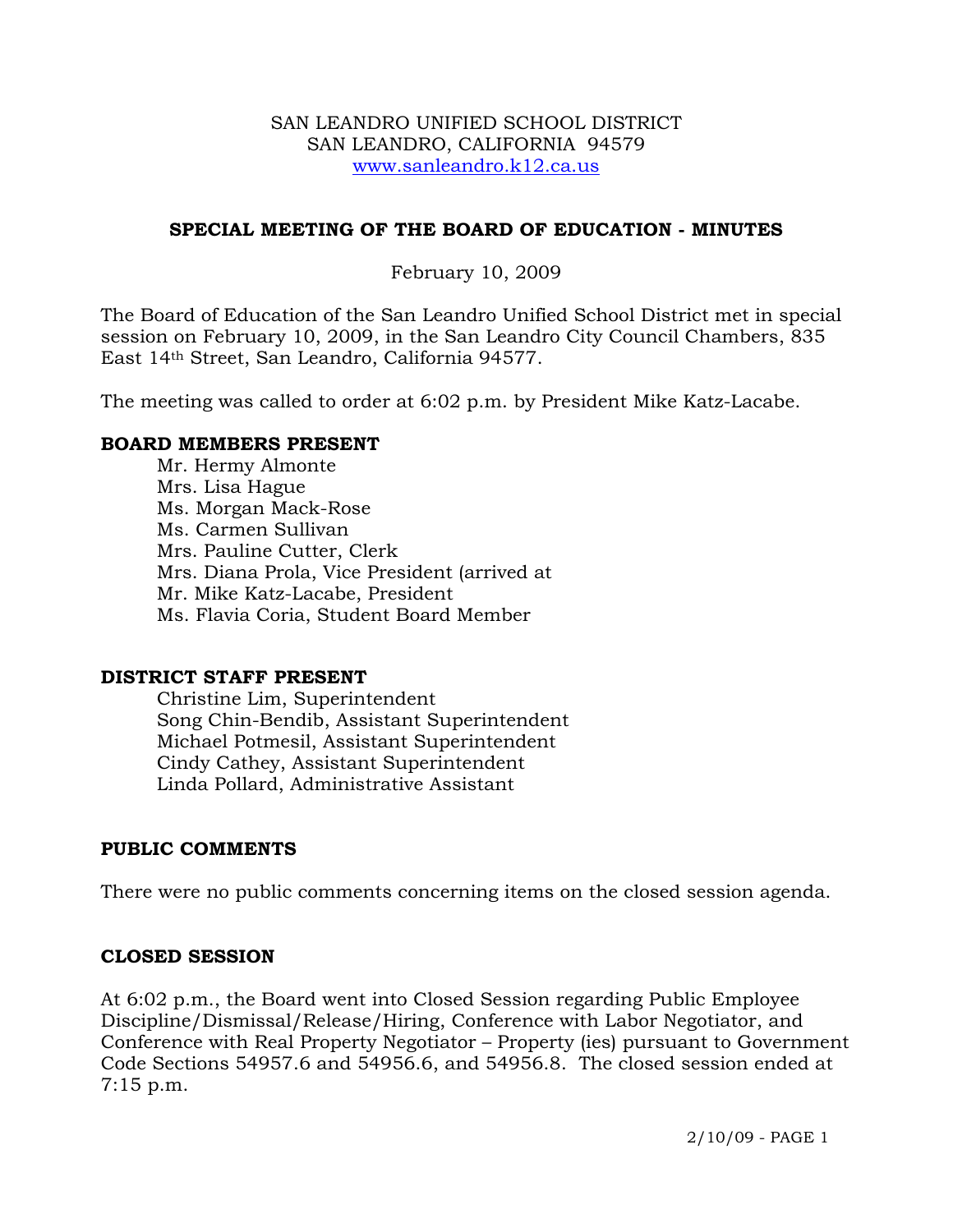The Board returned to open session at 7:22 p.m. with the Pledge Allegiance to the Flag. President Katz-Lacabe noted that the Board had been in closed session where no action was taken.

# **PUBLIC COMMENT**

- Mark Hamilton, on behalf of the San Leandro Teachers' Association, addressed the Board regarding support of the teaching program, increased health care costs for employees, low pay and compensation and teacher turnovers. He urged the Board to protect and enhance the future of the District's education program, making sure that program cuts do not weaken the basic services our students need.
- Jan Nuňo, Garfield Elementary School Principal, addressed the Board on behalf of the San Leandro Management Association (SLMA), stating that if cuts must be made then they must be made across the board and not eliminate positions and programs, adding that we are all interrelated and vital and it is the responsibility for all of us to cut back.
- Rich Fishbaugh spoke against across-the-board cuts and to keep cuts as far away from the students as possible.
- Elisa Alvarez, a San Lorenzo Unified administrator and teacher, addressed the Board regarding small class sizes, urging the Board to not take away Class Size Reduction (CSR).
- Jerry Engler encouraged the Board not to choose music, sports, or extra curricular activities to cut, but to look at "big ticket items" such as publicity, and keep the cuts as far away from the students and as equitable as possible.

## **CONERENCE ITEM**

Superintendent Lim explained the process of tonight's meeting, reiterating how outraged she is that the state cannot pass a budget. She encouraged everyone to reach out to the legislature and voice their concerns, stating, "The way schools are funded much change".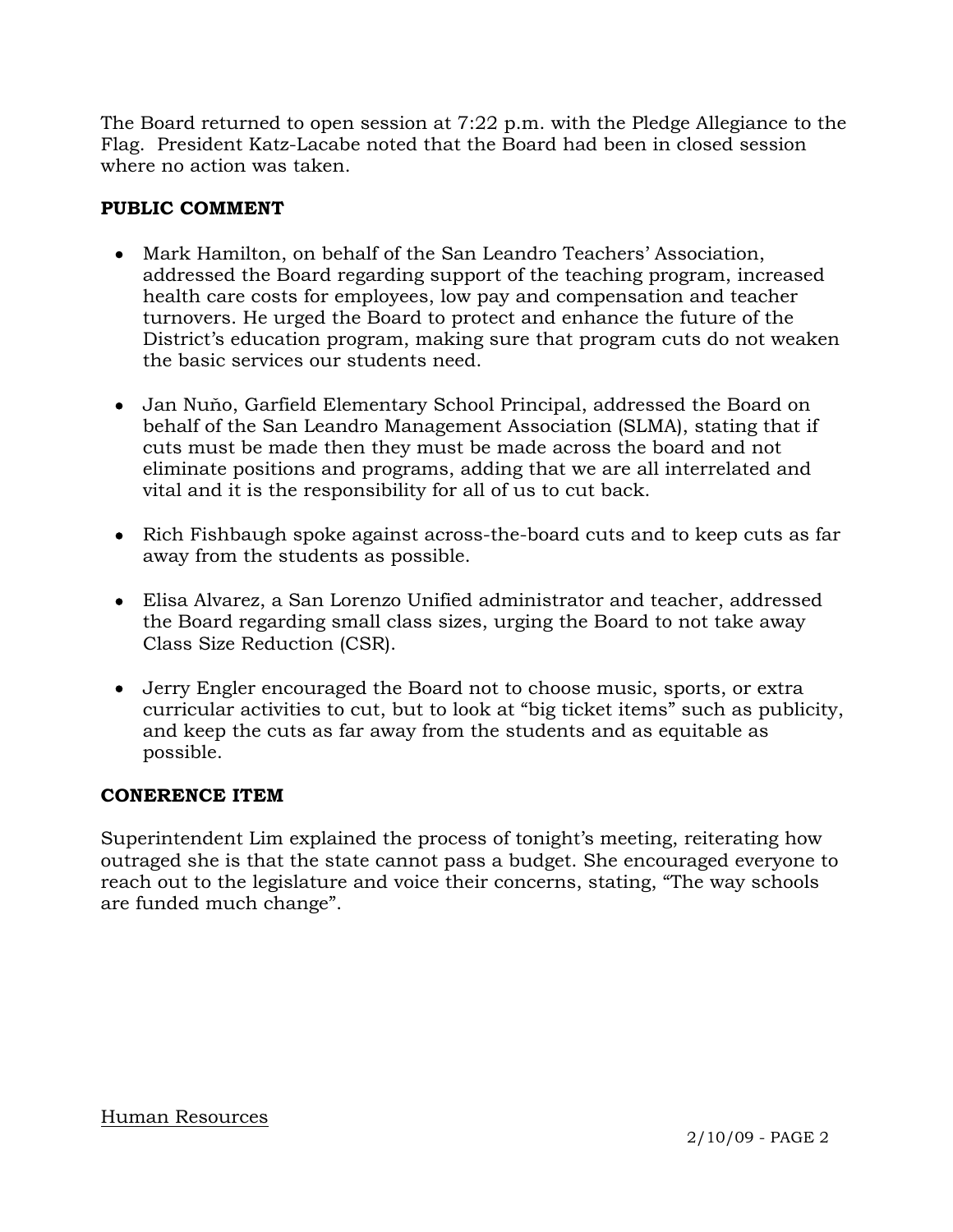2.1-CF Discuss and Possibly Take Action on the List of Items Generated in Response to the State's Fiscal Crisis and its Impact on San Leandro Schools

> The Board discussed and considered taking action on the list of items generated in response to the state's fiscal crisis and its impact on San Leandro schools.

It was explained that at the request of the Board, staff would bring back cost analysis options from the list that was generated and compiled at the February 3 Board meeting. It was also the consensus of the Board at that meeting that, in light of the short timeframe, staff would also provide costs associated with personnel-related items.

The Board reviewed the list that was provided by staff and identified those items needing further clarification and possible consideration for reduction.

At 9:40 p.m. the Board took a break and reconvened at 9:45 p.m.

Following the break, the Board took a second look at the identified items. They reached consensus on a wide range of areas requesting that staff review those items return with additional clarification.

At 10:25 p.m., on a motion made by Mrs. Prola and seconded by Mrs. Cutter, the Board extended the meeting until 10:40 p.m. by a 7- 0 vote.

# **PUBLIC TESTIMONY**

• Diana Quintal, parent of a first grader, advocated for Class Size Reduction (CSR). She asked the Board to consider other alternatives such as pay reductions, reducing extra curricular activities. She also urged the Board to find a way to bring the community on board to support a parcel tax, which can be very critical to the future of the school district.

## **BOARD MEMBER COMMENTS**

- Ms. Mack-Rose commended the bargaining units for working with the District in moving forward. She encouraged everyone to keep the lines of communication open so that decisions can be made in an open and timely manner.
- Mr. Katz-Lacabe thanked everyone for their patience and participation in this very difficult process, adding that decisions have not been made and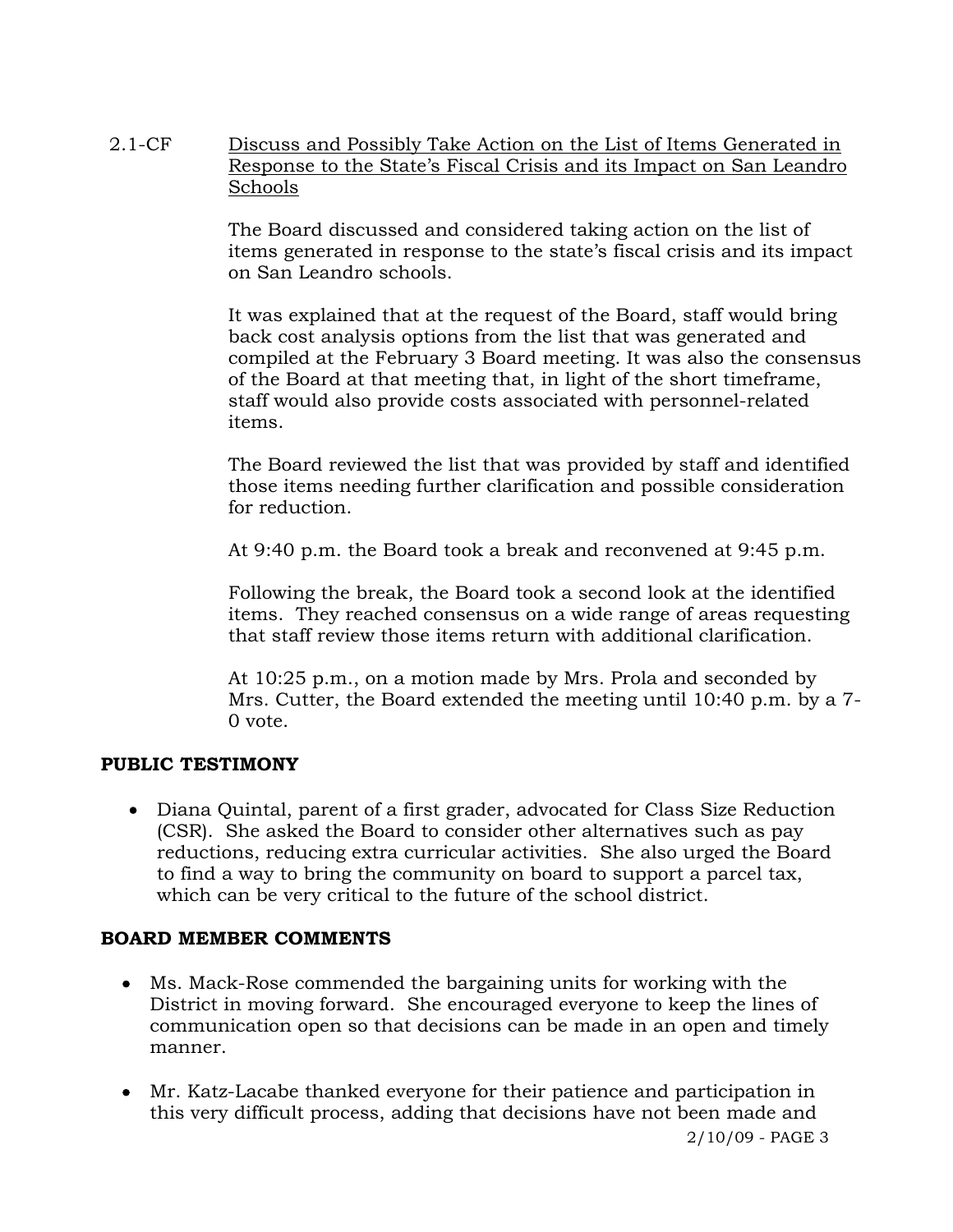while there is a timeline that must be followed, the Board will continue to welcome any additional comments or suggestions from staff, parents, and the community.